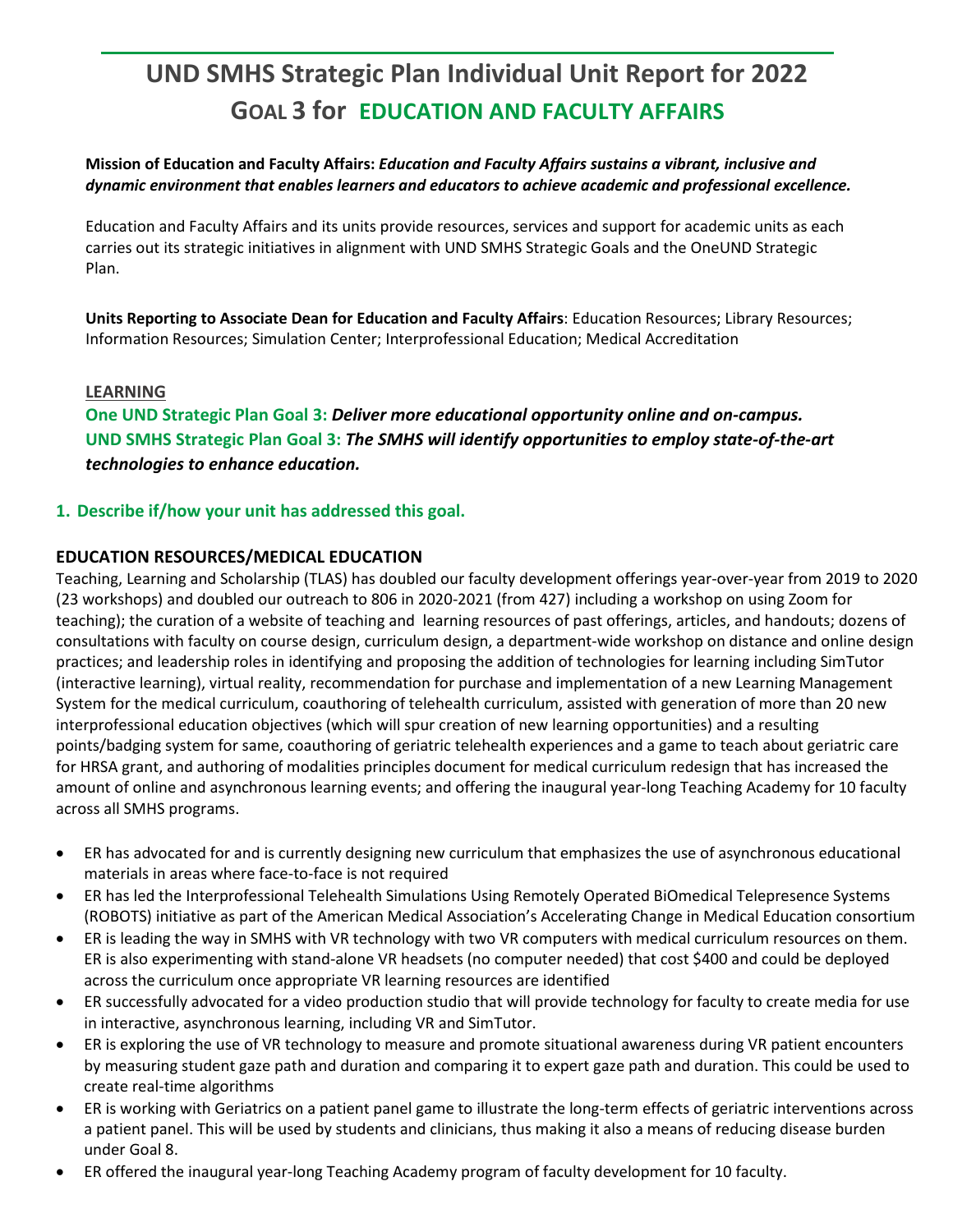We designed and ran simulations that have resulted in five years of data on students from 5 professions who have participated in telehealth simulations using various forms of telehealth technologies. We have used what we learned to outfit every simulation room with telehealth technology that can be used just-in-time with low technical support and skill levels. We have analyzed data and presented it at multiple conferences. Data collected is being used to modify simulations to account for learning outcomes that have emerged from analysis of the data.

The pandemic has compelled adoption of a number of technologies that facilitate remote learning. In addition, we have implemented self-directed, asynchronous learning for medical students that allows them to view lectures on their own time, in their location of choice and at their own speed. Between accreditation prep, COVID and implementation of the revised curriculum there have been tremendous changes. Most for the better, some need adjustment, however we need more data.

# **INTERPROFESSIONAL EDUCATION/SIMULATION**

IPE is actively engaged in this area with respect to the simulation experience with 3 current and separate IP activities in the state-of-the-art simulation center

- PharmD (NDSU) student and Medical (UND) student opioid scenario
- Nursing (UND) and Medical (UND) student sim experiences
- Remotely Operated Biomedical Telepresence Systems (ROBOTS), a sim experience that introduces telehealth learning across a chronic disease multi-scenario case (Medical, PT, OT, Nursing, Social Work students from UND)

As well, our anchor course for IPE, the Interprofessional Health Care Course (IPHC), was converted from a 5 week in-person class to an online version in one week's time.

It's likely that the telehealth elective will have interprofessional components and will rely on high quality technology for clinic service and education. This will be through the Bemidji VA. The VA has high quality telehealth service delivery. Dr. Van Eck and Dr. Johnson, with the AMA, developed a telehealth "playbook" for imminent national distribution. Other IPE/C telehealth learning opportunities are being developed.

# **OFFICE OF MEDICAL PROGRAM ACCREDITATION AND QUALITY IMPROVEMENT**

As stated in last year's report to the FC, the medical education program, at the outset of the current pandemic the medical education program received guidance from the AAMC and the LCME regarding expectations of student learning in the clinical setting. UMEC and administration leaders created plans to deliver the medical curriculum online. The Office of Medical Accreditation became involved in communications with the national organizations to ensure that our modifications met accreditation requirements utilizing online education and state of the art technologies. During the current academic year much of the preclinical curriculum was delivered using remote learning and many adjustments were required using state of the art technologies.

# **LIBRARY RESOURCES**

Librarians are committed to providing high-quality information sources to support all programs at SMHS. This year, Library Resources was able to add several new subscription resources that vastly expand the information available to SMHS students and faculty, residents, and practicing clinicians.

# **INFORMATION RESOURCES**

Information Resources supports academic programs delivering course materials, instructions and assessments to students and faculty by implementing and maintaining appropriate technologies and systems.

# **2. Describe how your efforts are being assessed.**

# **EDUCATION RESOURCES/MEDICAL EDUCATION**

Number of outreach activities, number of resources created and provided, number of meetings and consultations with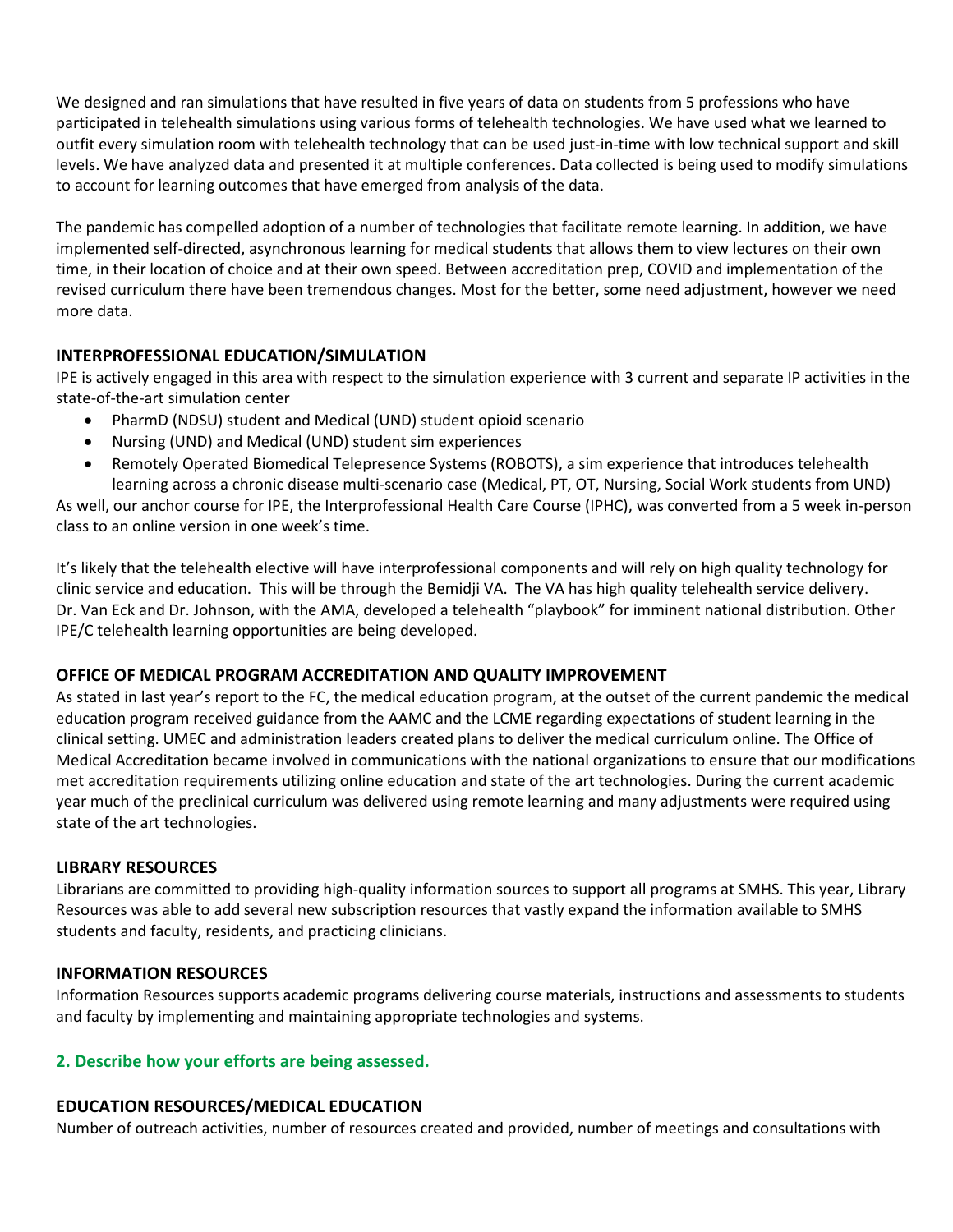faculty, purchase of learning technologies, hours of curriculum generated, number of students impacted.

#### **INTERPROFESSIONAL EDUCATION/SIMULATION**

Sim has standardized assessments, including for IPE sim experiences.

IPHC uses the standard RIPLS to assess student satisfaction with the course. The online asynchronous version scored with nearly identical high satisfaction compared to previous versions of in person.

# **OFFICE OF MEDICAL PROGRAM ACCREDITATION AND QUALITY IMPROVEMENT**

Student feedback utilizing end of course and clerkship evaluations, weekly feedback activities in the preclinical phase, town hall forums, and the Independent Student Analysis (ISA) provide assessments of how satisfied medical students with efforts of the medical education program.

#### **LIBRARY RESOURCES**

Usage of library subscriptions is the primary way in which librarians measure the utility of the electronic collection they curate. Resources that are not well-utilized will be carefully considered when annual subscriptions are renewed.

# **3. Describe how your unit analyzed these data and what assessments were determined.**

# **EDUCATION RESOURCES/MEDICAL EDUCATION**

Number of outreach activities, number of resources created and provided, number of meetings and consultations with faculty, purchase of learning technologies, hours of curriculum generated, number of students impacted.

# **INTERPROFESSIONAL EDUCATION/SIMULATION**

Sim experiences score well and will continue, with new opportunities for IP sims going forward. We anticipate that more IP telehealth learning will take place as this is more relevant in clinical practice for nearly all health science specialties and professions. In addition, opportunities are being explored for collaborations with other health care systems and health sciences schools.

Telehealth needs became more obvious and necessary during the pandemic, it's likely that will continue and we will look for more opportunities to provide high quality telehealth teaching. It's evident that students enjoy and find value in IP sims.

# **OFFICE OF MEDICAL PROGRAM ACCREDITATION AND QUALITY IMPROVEMENT**

Student analysis of their educational experiences during the COVID pandemic are found below. It was found that no matter how good the technology may be, there remain many challenges to remote learning. Of special importance to students is communication and mental wellbeing.

**Background:** Beginning in early 2020, medical schools across the country faced an upheaval of their usual structure and activities with the onset of the COVID-19 pandemic. Like other institutions, UND SMHS was forced to adapt in order to continue delivering quality education while protecting student's safety and supporting local healthcare needs. At the time of the survey, M4s had experienced clinical interruption/changes since March of 2020, including approximately eight weeks of time in which no students were allowed on clinical sites in accordance with AAMC and LCME recommendations. The M3 class completed the remainder of the preclinical curriculum remotely and was five months into an alternative 4-week rotating core clerkship schedule when the survey was administered. The M2 and M1 classes in the preclinical curriculum had lectures, and educational activities shifted to primarily remote delivery.

**Strengths:** Aside from the M1 class (21% dissatisfaction), students felt satisfied with the school's response with regard to student safety (> 88%). Students were satisfied with the adequacy of signage to encourage social distancing and the amount of cleaning/sanitizing supplies available. M3s and M4s were also satisfied with the adequacy of PPE during clinical rotations (84% and 91%, respectively). In the M2-M4 classes, the majority of students that experienced a mandatory quarantine for COVID-19 exposure were satisfied with the adaptability of the curriculum.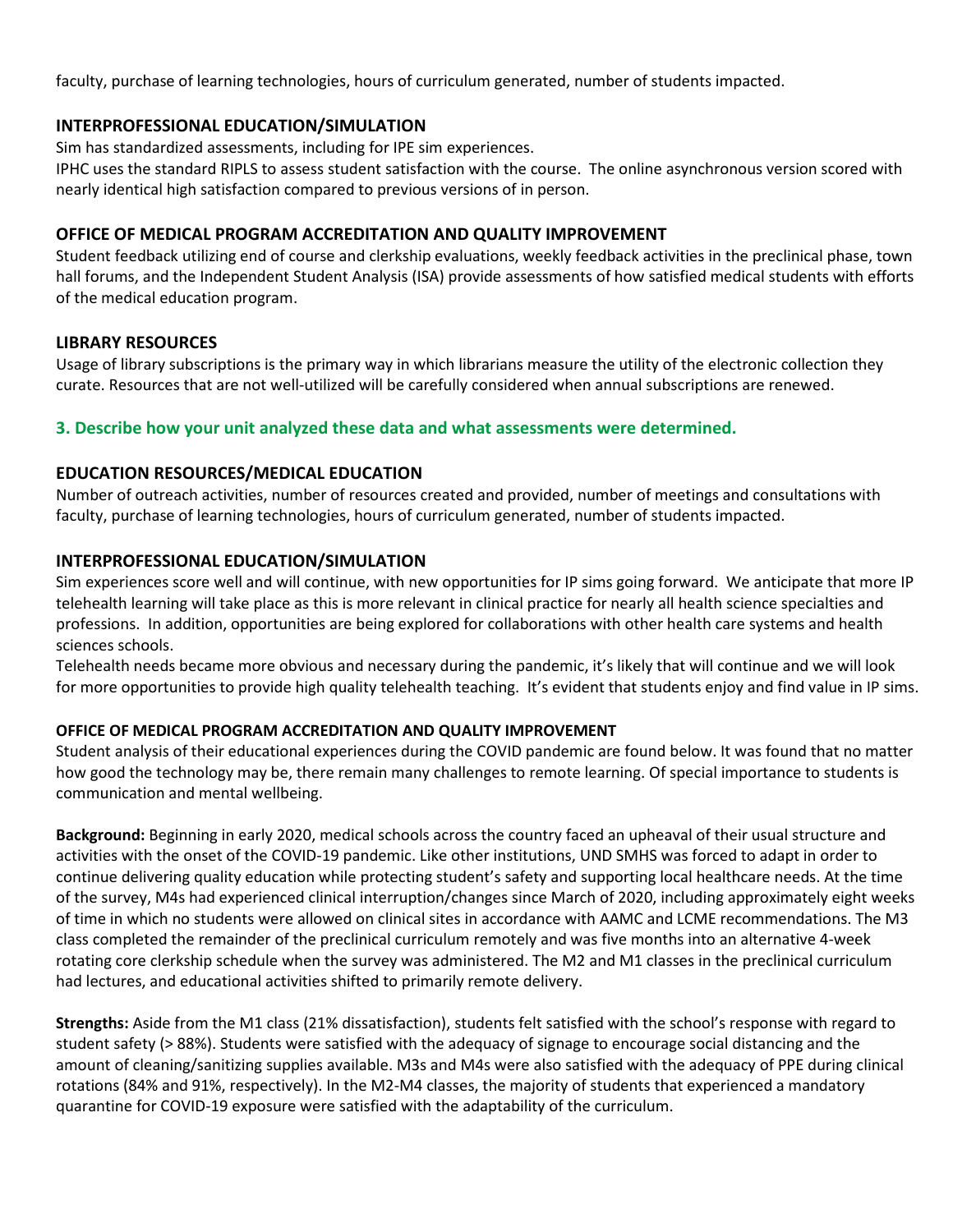M3s also report high satisfaction in regard to the adequacy of clinical learning experiences provided by their four-week clinical rotations (76%), which replace the usual eight-week rotation blocks. M2s who were transitioned to remote learning had reassuring high levels of satisfaction with the quality of the alternative clinical activities (80%).

**Concerns:** Students were overwhelmingly dissatisfied (33% overall) with the communication between administration and students during the COVID-19 pandemic. Students in clinical rotations showed a lack of confidence in regard to being notified if they had taken care of a patient that later tested positive for COVID-19 (26% dissatisfaction). Notably, in the M1 class, 15 of the 49 respondents were dissatisfied with the curriculum's adaptability when they experienced a mandatory quarantine for COVID-19 exposure.

M4s were 23% dissatisfied with the quality of alternative clinical activities, which were virtual activities that were initially offered from March to June. M3s had considerably less dissatisfaction (14% with an additional 21% N/A response rate). Half of the M3s (24 of 48) that had to delay taking the USMLE Step 1 exam due to test site closures felt that there was inadequate time to prepare for the exam during their third-year rotations.

**Summary:** Most students felt that the school adequately supported student safety during the COVID-19 pandemic. Many students had instances in which they had to quarantine due to exposure or self-isolate with a positive test, and most of these students felt that the alternative activities were appropriate when this occurred. However, the M1 class was dissatisfied with the adaptability of the curriculum when they experienced a quarantine. This class was mainly receiving remote, virtual instruction, however, if a student was feeling ill or had responsibilities to care for other household members, there may not have been enough flexibility in the curriculum to account for these circumstances. There was concern among some students that they would not be adequately notified about exposures to COVID-19 in their clinical settings. The responsibility for notification of exposures to patients or hospital staff that later tested positive for COVID-19 should be both the responsibility of the hospital systems as well as the school. A significant concern in the midst of the pandemic is inadequate communication from the administration, which is consistent with an expressed dissatisfaction with communication from the administration in other areas of the survey. Ultimately, M3s and M2s were highly satisfied with the school's effort to maintain the quality of their education, while the M1s and M4s showed a more significant percentage of dissatisfaction overall.

# **LIBRARY RESOURCES**

This is a goal that Library Resources plans to formalize in the coming year.

# **4. Describe how your unit will implement any further changes and what barriers may exist.**

#### **EDUCATION RESOURCES/MEDICAL EDUCATION**

We will continue to work with faculty and programs to provide training and assist with the creation of asynchronous learning events using SimTutor and 360-degree interactive Virtual Reality modules. We have been instrumental in identifying and securing resources for media production that will be used to generate online learning and VR assets using the video production studio, including 360-degree cameras for VR authoring and filmed procedures and demonstration for clinical education. This studio will go "live" in 2022.

We also piloted a Teaching Academy this year to provide training on curriculum design with a special emphasis on flexible hybrid online learning technologies and techniques, which will also be the focus of all of our faculty development across the school. The number of faculty who need this help and the number of courses and modules that can be created is limited significantly by staffing in the unit. We have requested a faculty position for Director of Curriculum Design and Evaluation position to provide additional skillsets and capacity needed for increased curriculum evaluation needs so that our current instructional designer can continue to support these levels of outreach and faculty development. This request is currently being reviewed by the Dean of SMHS.

#### **INTERPROFESSIONAL EDUCATION/SIMULATION**